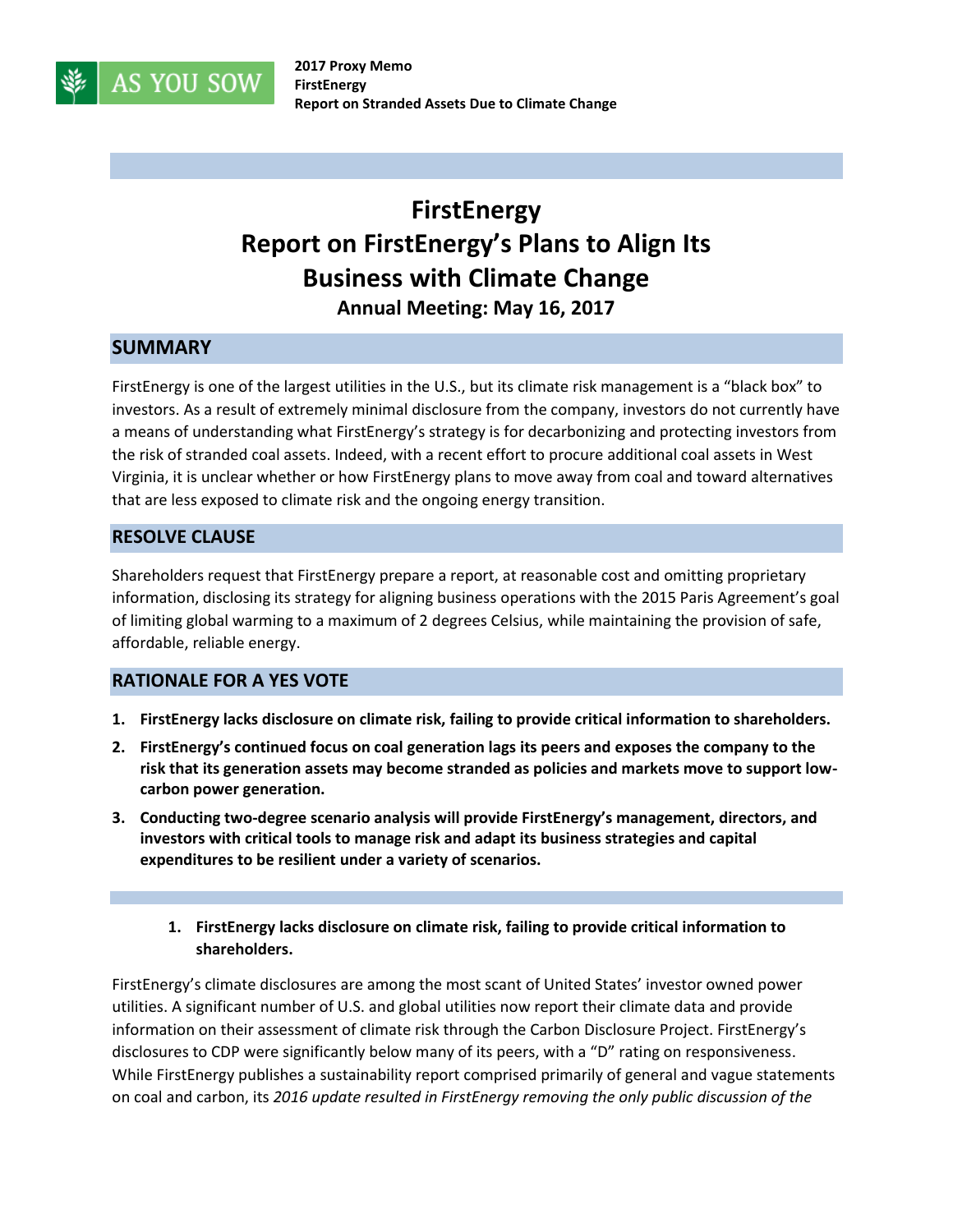

*carbon projects it had in place for climate performance*, so the Company has actually gone backwards just as the rest of the industry is forging ahead. Although FirstEnergy has established a target of 90% carbon reduction by 2045, it has not provided any information regarding its business strategy or capital expenditure plans that indicate a serious effort to reach that target.

**2. FirstEnergy's continued focus on coal generation lags its peers and exposes the company to the risk that its generation assets may become stranded as policies and markets move to support low-carbon power generation.**

Heavy reliance on fossil fuel generation exposes FirstEnergy to the risk that these assets may become stranded before the end of their useful lifespans due to public policies to keep global temperatures well below 2 degrees and changing market conditions in which low-carbon technologies such as wind, solar and energy storage are becoming increasingly cost effective.

The financial risks that FirstEnergy faces as a result of this ongoing energy transition are imminent and substantial. In fourth quarter of 2016, FirstEnergy reported an impairment charge of \$9.2 billion as a result of the company's determination that "the carrying value of long-lived assets of the competitive business were not recoverable."<sup>1</sup> These types of impairments represent the classic example of a stranded asset, i.e., an asset that becomes economically unviable before the end of its original expected useful life. Although FirstEnergy has sold or deactivated 6,770 MWs of its competitive portfolio since 2012, it maintains 13,162 MWs, 46.6% of which is made up of coal-fired capacity.

Indeed, FirstEnergy warns in its 10-K that there "is substantial uncertainty as to FES' ability to continue as a going concern and substantial risk that it may be necessary for FES and FENOC" to file for bankruptcy.<sup>2</sup> FirstEnergy is subject to continued risk and would benefit from developing a plan to align its business strategies with the market shifts and policies that are driving the energy transition in the utility sector.

Recent regulatory decisions are reflective of the market's movement away from coal. Historically, utility regulators regularly granted rate increases requested by utilities for coal operations. However, in recent years, regulators have begun to frequently reject rate increases and permits for utility coal infrastructure, leaving the costs to shareholders. In this way, climate change is creating direct pressure on coal-centric utilities like FirstEnergy. For example, New York State Electric & Gas Corp's Cayuga coal fired power plant retrofit was denied, leading to plant closure; <sup>3</sup> Virginia rejected Appalachia Power's request for a coal gasification plant like Kemper, saying the plant would "create an extraordinary risk that it cannot allow Virginia customers to assume;"<sup>4</sup> New Mexico denied a rate hike that would have prolonged the life of its coal plants;<sup>5</sup> Hawaii rejected an effort to expand the state's only coal plant;<sup>6</sup>

 $\overline{a}$ 

<sup>4</sup> Edwards, "*Proposed coal plant denied*", Richmond Times-Dispatch, April 15, 2008. Available at: http://www.richmond.com/news/article\_edb70433-c17c-5020-b6ee-475b9116c766.html.

<sup>5</sup> St. Cyr, "*PNM's Electricity Rate Increase Rejected*", Santa Fe Reporter, May 13, 2015. Available at: [http://www.sfreporter.com/santafe/article-10372-pnms-electricity-rate-increase-rejected.html.](http://www.sfreporter.com/santafe/article-10372-pnms-electricity-rate-increase-rejected.html)

<sup>1</sup> FirstEnergy, Annual Report, Form 10-K, 4 (Feb. 2017).

<sup>2</sup> Id. at 27-29.

<sup>3</sup> <http://www.ithacajournal.com/story/news/local/2016/02/23/denied-cayuga-power-plant-retrofitting/80807300/>

<sup>6</sup> http://www.bizjournals.com/pacific/news/2017/01/05/hawaii-regulators-reject-coal-plants-expansion.html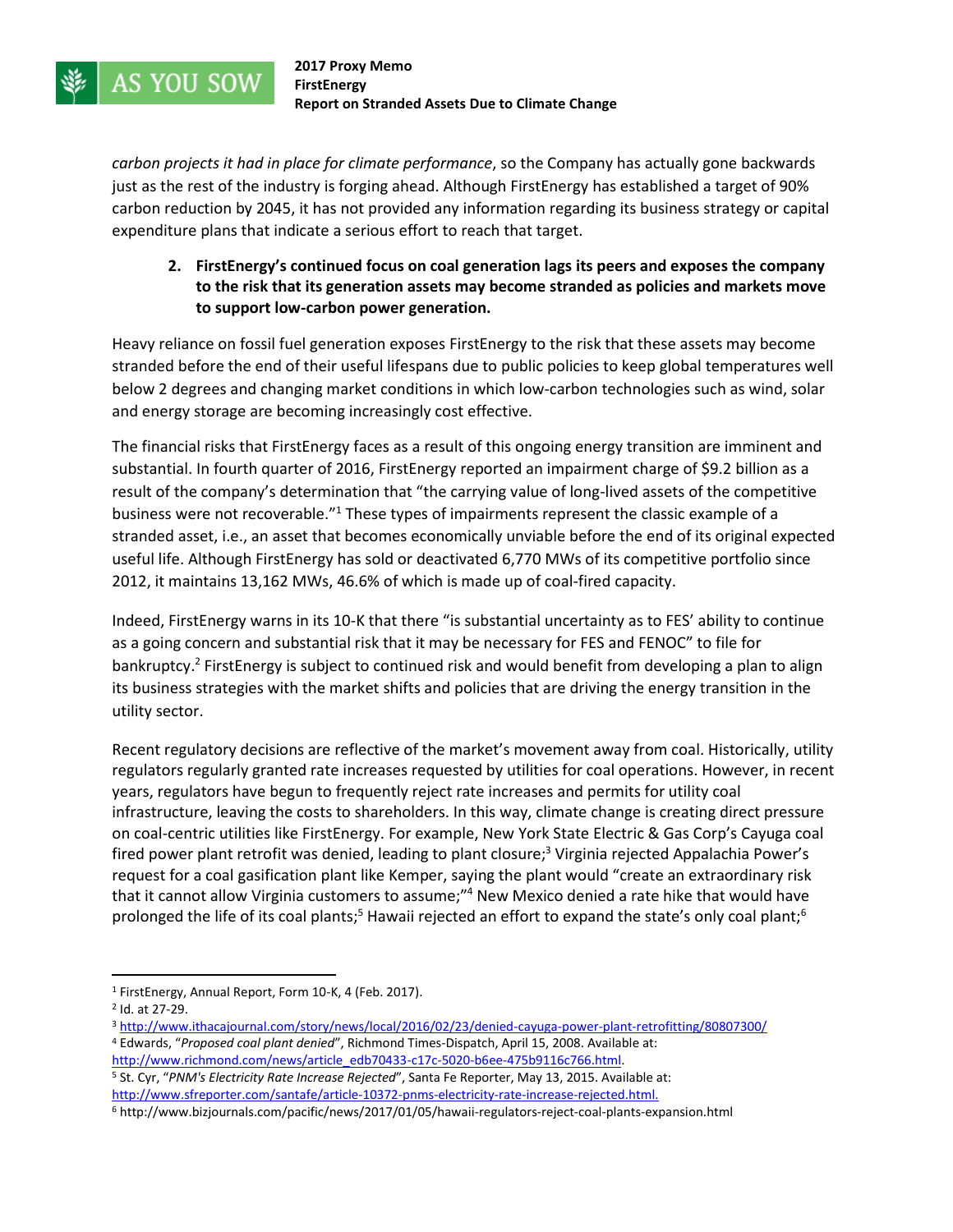

Michigan denied the permits needed for a new coal plant;<sup>7</sup> Ohio regulators initially rejected coal bailouts at AEP and FirstEnergy, agreeing only after significant concessions from the utilities including major investments in renewable energy, energy efficiency, and carbon reduction, <sup>8</sup> but FERC then blocked the deals, and FirstEnergy settled for marginal, temporary financial support of the controversial coal plants.<sup>9</sup>

**3. Conducting two-degree scenario analysis will provide FirstEnergy's management, directors, and investors with critical tools to manage risk and adapt its business strategies and capital expenditures to be resilient under a variety of scenarios.** 

This resolution would ensure that FirstEnergy adopts the tools and strategies necessary for crafting a strategic plan and allocating capital in a manner that is resilient to carbon transition risk. **Two-degree scenario analysis is now recognized as an important foundation for credible, decision-useful climate disclosures.** In December 2016, the Financial Stability Board's Task Force on Climate-related Financial Disclosures (TCFD) F released a set of draft recommendations for climate-related disclosures in financial filings.<sup>10</sup> The TCFD framework includes recommendations that relate to the way companies consider the impact of climate change on their governance, risk management, and strategy, outlining metrics and scenarios firms should consider disclosing. *The Task Force explicitly recommended that all companies "describe the potential impact of different scenarios, including a 2°C scenario, on the organization's businesses, strategy, and financial planning.*" It also includes more specific guidance for companies in the coal, electric utilities, and oil and gas sectors due to the unique vulnerabilities of these industries.<sup>11</sup> The Task Force membership included major financial institutions such as BlackRock, JPMorgan, Moody's, and auditors such as Ernst & Young and Deloitte.

Additionally, leading asset managers such as *State Street Global Asset Managers* and *BlackRock* have issued statements and reports highlighting the importance of managing climate risk. Moody's Investor Services has signaled that it views the transition to a low carbon economy as a significant, near term risk for unregulated utilities. In June 2016, Moody's announced that it would begin analyzing "carbon transition risk" on the basis of commitments established under the Paris Agreement.<sup>12</sup> In addition to policy and regulatory uncertainty, Moody's identified the issues of demand substitution and disruptive technology developments as key risks that must be examined to understand credit implications for companies.

## **CONCLUSION**

 $\overline{\phantom{a}}$ 

Without additional disclosure, FirstEnergy's investors have no way of gauging whether the Company has effective plans in place to align its business operations with an increasingly low carbon economy

<sup>8</sup> Knox, "*Ohio regulators approve income guarantees for AEP and FirstEnergy*", Columbus Business First March 31, 2016. Available at[: http://www.bizjournals.com/columbus/news/2016/03/31/ohio-regulators-approve-income-guarantees-for](http://www.bizjournals.com/columbus/news/2016/03/31/ohio-regulators-approve-income-guarantees-for-aep.html)[aep.html;](http://www.bizjournals.com/columbus/news/2016/03/31/ohio-regulators-approve-income-guarantees-for-aep.html) *see also* "*FirstEnergy's electric security plan*", Ohio Public Utility Commission, March 31, 2016. Available at: [http://www.puco.ohio.gov/puco/index.cfm/be-informed/consumer-topics/firstenergy-s-electric-security](http://www.puco.ohio.gov/puco/index.cfm/be-informed/consumer-topics/firstenergy-s-electric-security-plan/#sthash.SpVTbg7a.dpbs)[plan/#sthash.SpVTbg7a.dpbs.](http://www.puco.ohio.gov/puco/index.cfm/be-informed/consumer-topics/firstenergy-s-electric-security-plan/#sthash.SpVTbg7a.dpbs)

<sup>7</sup> Paulman. "*Michigan regulators deny permit for proposed coal plant*", Midwest Energy News May 21, 2010. Available at: [http://midwestenergynews.com/2010/05/21/michigan-state-agency-denies-permit-for-proposed-coal-plant/.](http://midwestenergynews.com/2010/05/21/michigan-state-agency-denies-permit-for-proposed-coal-plant/) 

<sup>9</sup> http://www.cleveland.com/business/index.ssf/2016/04/ferc\_rejects\_puco\_approval\_of.html

<sup>&</sup>lt;sup>10</sup> Recommendations of The Task Force on Climate Related Financial Disclosures (December 14, 2016). <sup>11</sup> Ibid. at 15, 19, 26.

<sup>12</sup> Moody's Investor Services, "Moody's To Analyze Carbon Transition Risk Based on Emissions Reductions Scenario Consistent with Paris Agreement." (June 28, 2016).